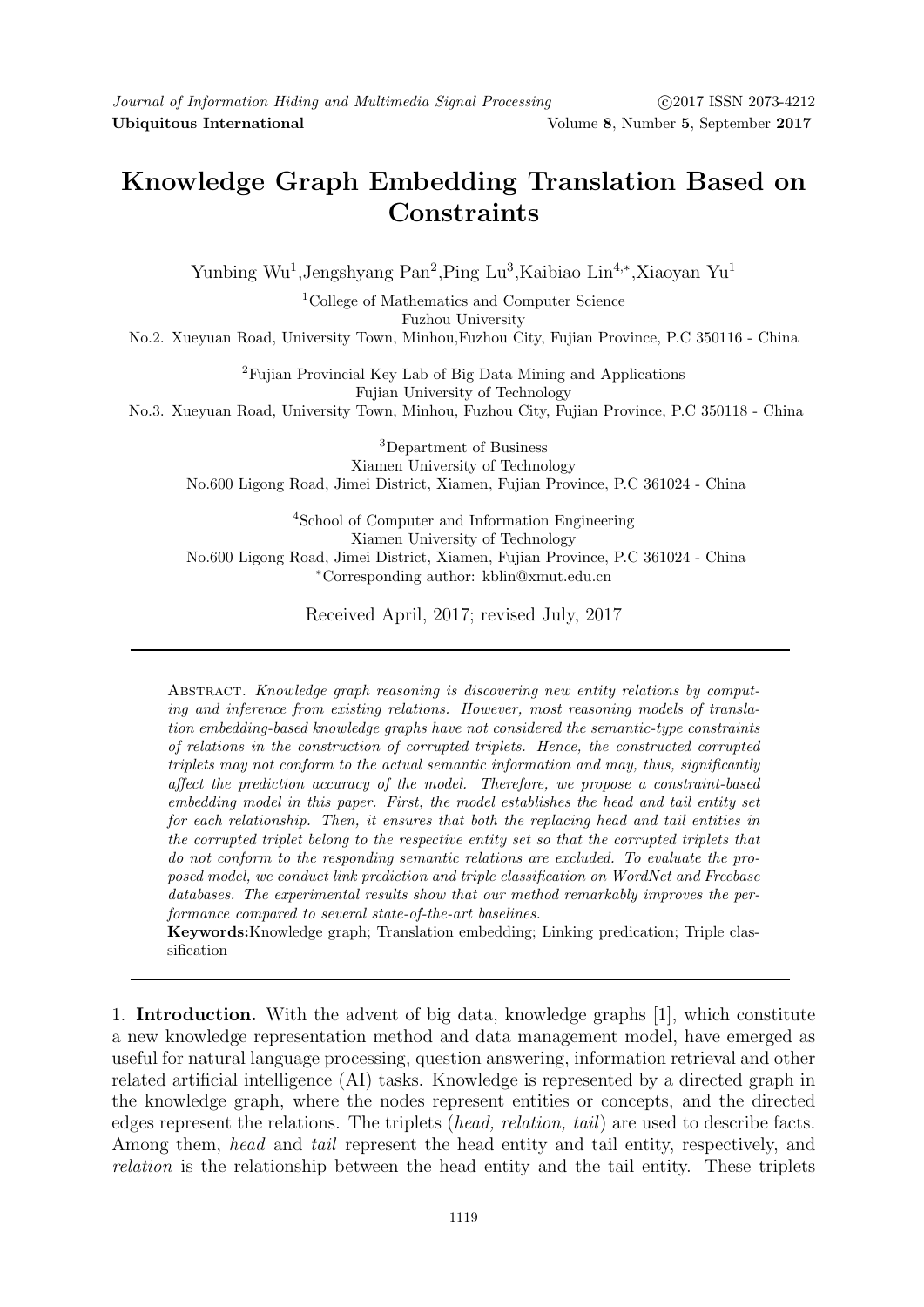are abbreviated as  $h, r$  and  $t$ , respectively. For example, the fact "Barack Obama is the president of the United States" is expressed by the triplet (Barack Obama, president  $Of$ , USA), where Barack Obama is the head entity, USA is the tail entity, and president Of is the relation between the head and tail entities. The currently established large-scale general knowledge graphs include WordNet [2]and Freebase [3], among others. Additionally, some companies have built their own knowledge graphs. For example, Google built the Google knowledge graph to improve information retrieval [4], and Microsoft established Knowledge Vault [5] to support its search engine, Satori.

Because of the restriction of the construction time and emergence of huge amounts of new facts, knowledge graphs may have imperfections. Therefore, they must be completed via knowledge graph learning and reasoning. However, the traditional reasoning algorithms of knowledge graphs do not work well in large-scale knowledge graph reasoning because of the graph structure and its poor portability. The common practice is to embed a high-dimensional knowledge graph into a low-dimensional continuous vector space  $[6, 7, 8, 9, 10, 11, 12]$  and construct an inference model by minimizing the loss function among all entities and relations. One of the most representative algorithms is the TransE model proposed by Bordes et al [9] in 2013. The TransE model is simple and has high prediction accuracy. However, it also has inadequacies for data with one-to-many, many-to-one, or many-to-many relationships. Therefore, ZhenWang et al [13], Yankai Lin et al [14] and Guoliang Ji et al [15]presented TransH, TransR and TransD to improve TransE, respectively. However, most reasoning models of translation embedding-based knowledge graphs do not consider the semantic-type constraints of relations among the entities. As a result, the constructed corrupted triplets may not conform to the actual semantic information, which can significantly affect the prediction accuracy. For example, the head entity of the relation "born in" usually refers to a person or animal, and the tail entity usually refers to a place or time. Thus, if the head entity or tail entity of the relation "*born in*" is beyond the above scope, the constructed triplet will be meaningless.

Inspired by TRESCAL, which was proposed by Kai-Wei Chang et al. [16],we introduce a constraint-based embedding reasoning model named TransC. The basic idea of this model is predefining the head entity set and tail entity set for each relation to ensure that the constructed corrupted triplets are consistent with the semantic relation type. Compared to TransE, TransC maintains the advantage of simple parameters and exhibits improved the prediction accuracy.

The contributions of this paper are summarized as follows:

(1)We extract the relational semantic-type constraints from a knowledge base and use them to ensure consistent constructed triplets with practical semantic meaning. By reducing meaningless triplets without semantic relations, the predicting accuracy is improved.

(2)TransC embeds the entities and relations into the same vector. It does not increase the parameter complexity of the model, and thus, the efficiency is maintained.

(3)The link prediction and triplet classification experimental results show that TransC outperforms other translation embedding-based models (e.g., TransE, TransH, TransR and TransD) in terms of its prediction accuracy.

The remainder of the paper is organized as follows: We discuss some related works in Section 2. Then, we describe our model, algorithm and model complexity in Section 3, and we present the link prediction and triplet classification experiments on two real-world knowledge graph in Section 4. Finally, we draw our conclusions and briefly describe future work directions in Section 5.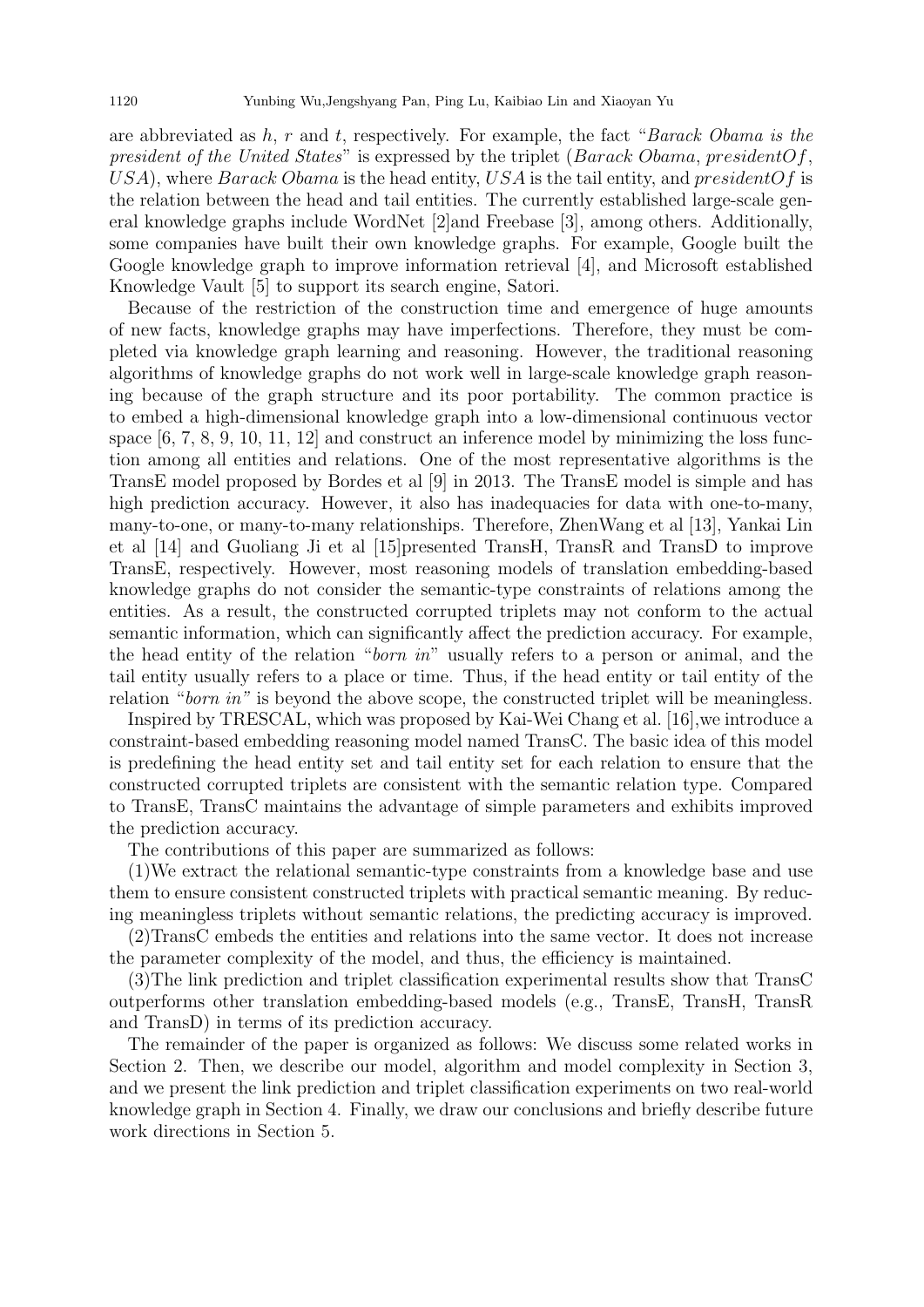2. Related Works. With the construction and application of various large-scale knowledge graphs in the last few years, many knowledge graph reasoning algorithms have appeared. These algorithms can be summarized as follows. The first category includes algorithms based on tensor decomposition, which is represented by the third-order tensor decomposition algorithm RESCAL [17] proposed by Maximilian Nickel et al. in 2011. Those algorithms reduce the computational complexity using a matrix decomposition technique to compress the dimension of the knowledge graph. The second category includes learning and reasoning methods based on embedding translation and are represented by TransE [9], which was proposed by Bordes et al. in 2013. They embed the entities and relations of a high-dimensional knowledge graph in continuous low-dimensional vector spaces and then use algebraic and geometrical structures to reason in this low-dimensional vector space. The third category is the learning and reasoning method based on paths, such as the path-ranking algorithm introduced by Ni Lao et al. [18] in 2010 for information retrieval. This algorithm treats each distinct relation path in terms of its one-dimensional characteristics. Then, a large number of relation paths are used to build the feature vector for the relation classification, and a relation classifier is established to extract the links and solve the problem of path inference in information retrieval. Thus, it can effectively overcome the path length restriction of random walk. Other approaches have also been developed, such as reasoning with neural tensor networks [11], reasoning with semantic and logical rules [19, 20], and reasoning with text data bases [5, 21, 22, 23]. Among all of these algorithms, TransE proposed by Bordes et al. is simple and has the highest prediction accuracy. It is also easy to extend to large-scale knowledge graph learning and reasoning, and thus, it is very popular. This paper focuses on improving TransE to achieve TransC. We will briefly introduce the related works addressing TransE, which mainly include learning and reasoning methods based on translation and other learning and reasoning methods.

2.1. Learning and Reasoning Methods based on Translation. The most representative and popular model is TransE, which was proposed by Bordes et al. in 2013 [9]. This model embeds the entities and relations of a high-dimensional knowledge graph in continuous low-dimensional vector spaces. Then, algebraic and geometrical structures can be used to extract the links among the entities and relations in this low-dimensional vector space to complete the knowledge graph. The entire process is shown in Figure 1. The left part of Figure 1 presents the knowledge graph, and the right part shows the low-dimension vector space. If there is a triplet (*head,relation,tail*) in a knowledge graph, head and tail represent the head entity and tail entity of the triplet, respectively, and relation represents the relationship between the head and tail entities. Then, the embedded low-dimensional vectors should satisfy the following relationships:  $h+r\approx t$ , where h,  $t$  and  $r$  are the embedded low-dimensional vectors from the entity head, tail and relationship relation of the high-dimensional data, respectively. A smaller distance in formula 1 indicates that the triplet is more reasonable; otherwise, the triplet is unreasonable.

$$
f_r(h,t) = \parallel \boldsymbol{h} + \boldsymbol{r} - \boldsymbol{t} \parallel_2^2 \tag{1}
$$

Because of its simplicity and few parameters, TransE can be used to learn and reason in a massive knowledge graph and to predict links and execute entity resolutions, thereby improving the knowledge graph. However, the entity and relation embedding into a lowdimensional space in TransE does not consider the links among entities and relations; therefore, it is more suitable for cases with only mono-relation or one-to-one relationships among the entities. This model is inadequate for data with one-to-many, many-to-one, and many-to-many relationships. Considering the obvious weakness of the TransE model,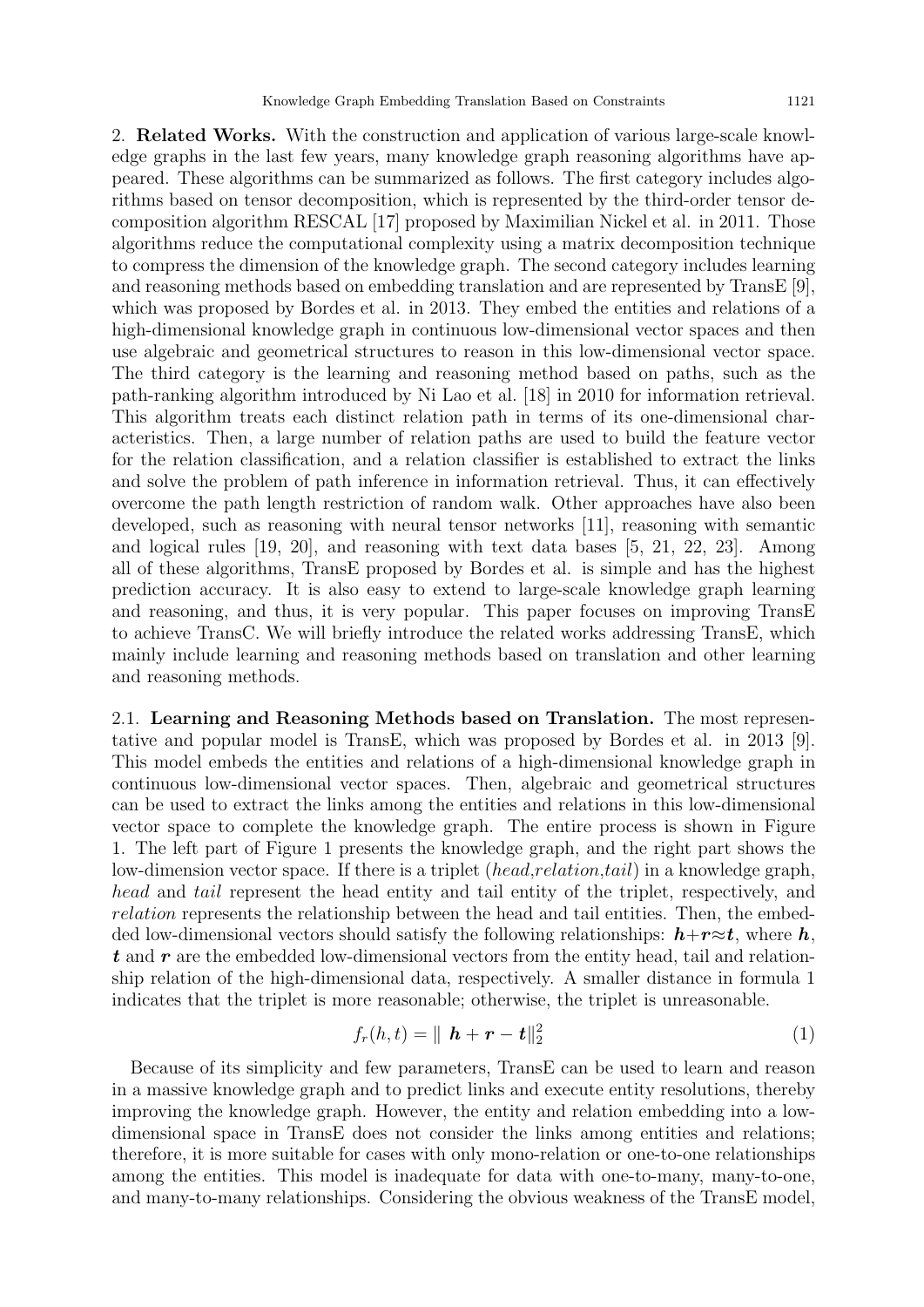

FIGURE 1. Translations of the low-dimensional embedding of the entities from a knowledge graph

ZhenWang et al [13]. designed the TransH model in 2014. Those authors believed that different representation forms should be used for different relations for each entity. Thus, different hyper planes are set for different relations in the embedded low-dimensional space, and the entities are projected onto the corresponding relational hyperplane to overcome the limitations of TransE. Hence, $h_{\perp} = h - w_r^T h w_r$ . The distance function of TransH is shown in formula 2.

$$
f_r(h,t) = || \boldsymbol{h}_\perp + \boldsymbol{r} - \boldsymbol{t}_\perp ||_2^2
$$
 (2)

Although TransH sets up different hyperplanes for the corresponding relations and improves the prediction accuracy for one-to-many, many-to-one, and many-to-many relationships, the TransE and TransH models simply embed both entities and relations in the same semantic space. In the real world, an entity may have multiple aspects, and various relations may focus on different aspects of the entities. Consequently, Yankai Lin et al. [14] built the TransR model in 2015. This model embeds the entities of a knowledge graph into an entity space and embeds the relations into a corresponding relation space. Then, the embedded entities are projected into the corresponding relation space for the distance calculation. Namely,  $h_r = h M_r$ , and  $t_r = t M_r$ , where  $M_r$  is the projection matrix for both the head and tail entities. The distance function is shown in formula 3.

$$
f_r(h,t) = \parallel \boldsymbol{h}_r + \boldsymbol{r} - \boldsymbol{t}_r \parallel_2^2 \tag{3}
$$

2.2. Other Related Learning and Reasoning Methods. Many learning and reasoning methods are related to TransE. Here, we list some of the methods used in the experiments described in this paper.

(1) Structured Embedding (SE): The SE model was introduced by Bordes et al. in 2011 [6]. It embeds the head and tail entities into a low-dimension vector space and sets different projection matrices for the head and tail entities according to the relation type. Thus, the distance function of SE is:

$$
f_r(h,t) = \|\mathbf{M}_{h,r}\boldsymbol{h} - \mathbf{M}_{t,r}\boldsymbol{t}\| \tag{4}
$$

(2) Semantic Matching Energy (SME): The SME model was introduced by Bordes et al. in 2011 [7]. It sets the weights for the embedding entities and relations and obtains the distance function by Hadamard multiplication of matrices, as shown in formula 5.

$$
f_r(h,t) = (M_1\mathbf{h} + M_2\mathbf{r} + b_1)^T (M_3\mathbf{t} + M_4\mathbf{r} + b_2)
$$
\n(5)

(3) Latent Factor Model (LFM): The LFM model was introduced by Jenatton et al. in 2012 [8]. It obtains a second-order correlation using a quadratic structure, as shown in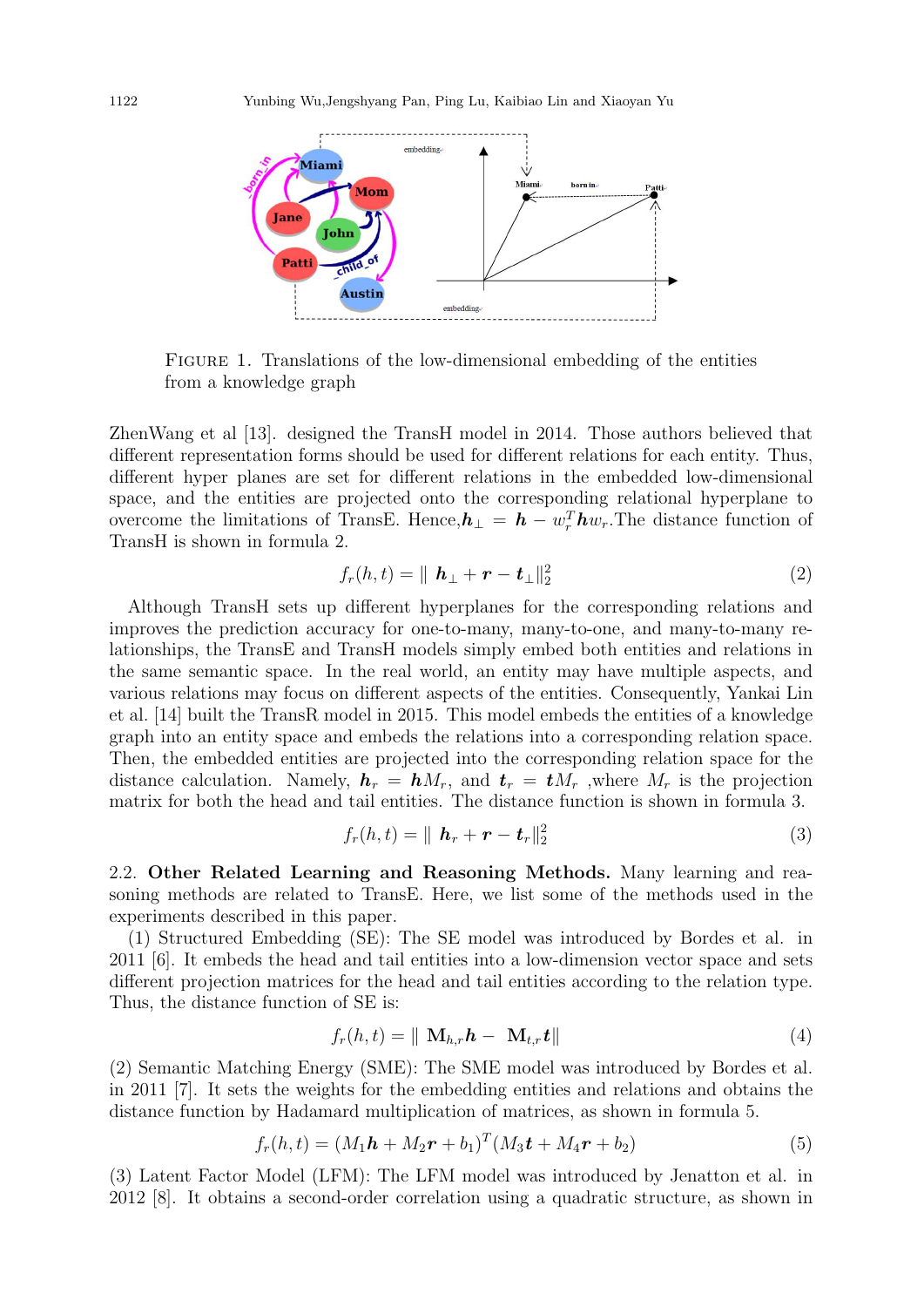formula 6.

$$
f_r(h,t) = \mathbf{h}^T W_r \mathbf{t} \tag{6}
$$

3. TransC Model and Algorithm. The rationality of the relation semantic is not considered in most learning and reasoning models, such as  $\text{TransE}$  [9],  $\text{TransH}$  [13],  $\text{TransR}$  [14], and TransD [15]. This omission leads to substantial unreasonable triplets and significantly affects the prediction accuracy of the model. For example, the training model of TransE removes the head or tail entities of the triplets and randomly structures the corrupted triplets to avoid overfitting of the training model. No constraint exists in the construction of the corrupted triplets, and thus, the corrupted triplets may not conform to the actual semantic type. Inspired by the literature [16], we propose the TransC model. This model establishes the head entity set and tail entity set according to the relation semantic type and adds those constraints to the construction of corrupted triplets to satisfy the relation semantic constraint. For a triplet  $(h,r,t)$ , head h and tail t should satisfy the relation semantic constraint of relation r. Namely, if  $r$  is the relation "born in", the head entity usually refers to a person or an animal, and the tail entity usually refers to a place or a time.

We define the following symbols for ease of presentation:  $E$  denotes the entire entity set, R is the entire relation set,  $E_{hr}$  (or  $E_{tr}$ ) is the head (or tail) entity set that satisfies the semantic type of relation  $r, S$  is the training triplet set,  $S'$  is the corrupted triplet set, and  $S_r$  is the triplet set that satisfies the semantic type of relation r.

3.1. TransC model. The TransE model embeds entities and relations into a k-dimensional vector space and calculates the entity relations in that vector space to calculate the relation among the entities of the knowledge graph. The distance function is shown in formula 1. However, the TransE model does not consider the relation semantic-type constraints, and thus, the constructed corrupted triplets be inconsistent with the relation semantic type. For example, the head entity of the relation "born in" usually refers to a person or an animal, and the tail entity usually refers to a place or a time; if this is not the case, the corrupted triplet may not conform to the relation semantic type. The TransC model proposed in this paper can avoid this problem by adding relation semantic-type constraints to the triplet-constructing process. The distance function of TransC is shown in formula 7; the constraints  $e_{hr} \in E_{hr} \subset E$  and  $e_{tr} \in E_{tr} \subset E$  indicate that the head entity and tail entity should satisfy the semantic-type constraints of relation r.

$$
f_r(h,t) = -\Vert \boldsymbol{e}_{hr} + \boldsymbol{r} - \boldsymbol{e}_{tr} \Vert^2 \tag{7}
$$

In formula 7, the value of the distance function  $f_r(h, t)$  for the triplet is small if the distance  $e_{hr}+r$  in the vector space is close to  $e_{tr}$ ; i.e., the probability of the existence of the triplet  $(e_{hr},r,e_{tr})$  may be high if  $f_r(h,t)$  is small. Therefore, formula 7 can be used to infer the missing triplet in the link prediction experiment. In other words, the value of distance function  $f_r(h, t)$  for a triplet that satisfies the semantic-type constraints should be lower than that of a triplet that does not satisfy the semantic-type constraints. Because the training dataset of TransC comprises the triplets in the knowledge graph, which can make the training model of TransC overfitting or not robust, we construct the corrupted triplet set, which does not belong to the training triplet set, for each training triplet in the training process to add robustness to the model. Additionally, to allow the training model to distinguish between correct and incorrect triplets, we use the margin-based boundaryadjusting machine learning method, add constraints to the corrupted triplet-constructing process to ensure that they satisfy the relation semantic type, and apply the stochastic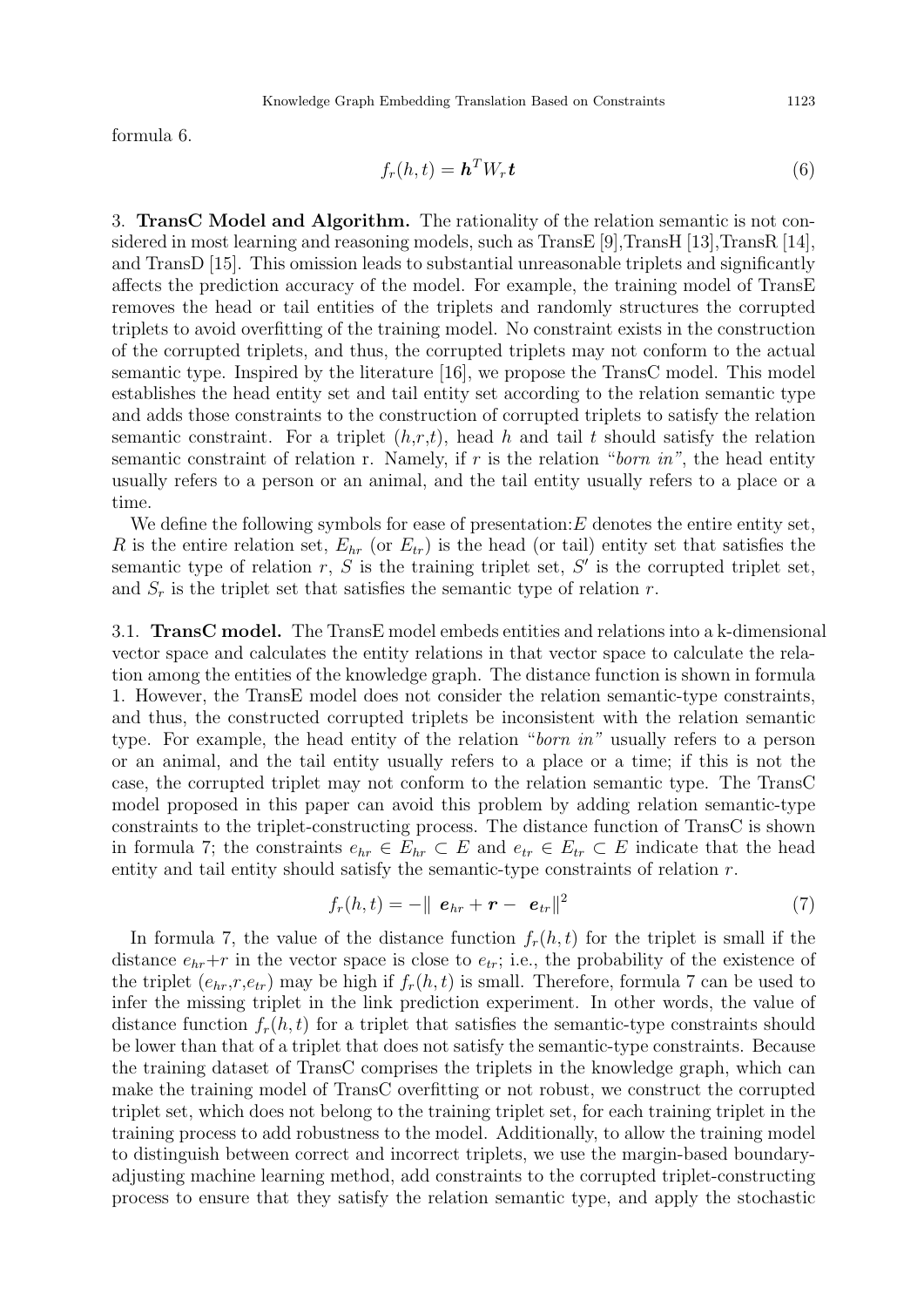gradient descent (SGD) to converge the training model as soon as possible during training model optimization. The optimization model of TransC is shown in formula 8.

$$
L = \min \sum_{(h,r,t) \in S} \sum_{(h',r,t') \in S_r} \max(0, \gamma + f_r(h,t) - f_r(h',t')) \tag{8}
$$

Formula 8 is subjected to the following constraint conditions:

$$
s.t \begin{cases} \gamma > 0\\ \forall h', t'; h' \in E_{hr} \land t' \in E_{tr}, E_{hr} \subseteq E, E_{tr} \subseteq E\\ \forall r \in R, (h', r, t) \in S_r \land (h, r, t') \in S_r\\ S_r \subseteq S'\\ \forall h, r, t, ||h|| \le 1, ||r|| \le 1, ||t|| \le 1 \end{cases}
$$
(9)

By adding the above constraint conditions into the training process, we avoid the construction of meaningless corrupted triplets and improve the accuracy of the training model.  $\gamma > 0$  is a parameter used to adjust the boundary of the training model.

3.2. TransC Algorithm. The main goal of TransC is the addition of relation semantictype constraints to the randomly corrupted triplets of the TransE model to exclude meaningless corrupted triplets, which affect the prediction accuracy. Algorithm 1 presents the detailed learning algorithm. We initialize all embeddings for the entities and predicate relations with the random procedure proposed in [9] and [24]. We also normalize all embedding vectors of the entities and relations. Then, we extract all head and tail entities that satisfy the semantic-type constraints of relation r to  $E_{hr}$  and  $E_{tr}$ , respectively, and iterate the following procedure. First, we sample a small set of triplets from the training set as the training triplets of the minibatch. Then, we sample a corrupted triplet for each training triplet. For each corrupted triplet, when the head entity and the relation are fixed, the tail entity should come from  $E_{tr}$ ; for the opposite case, the head entity should come from  $E_{hr}$  when the relation and tail entity are fixed. In other words, the corrupted triplets should not randomly sample; instead, they must conform to the semantic-type constraints of relation r. Finally, the parameters of TransC are updated by taking a gradient step with a constant learning rate. The algorithm is stopped based on its performance on a validation set.

The algorithm of TransC is introduced as follows.

Algorithm 1: Learning Algorithm of TransC

Input: Training triple set S, entity set E, relation set R, $E_{hr}$ ,  $E_{tr}$ ,  $S_r$ , dimension k,  $\gamma$ ,  $\epsilon$ 1: /\* initialization \*/ 2: while  $r \in R$ 2: wnile  $r ∈ R$ <br>3:  $r ← \text{Uniform}((-6)/\sqrt{k}, 6/\sqrt{k})$  //embedding each relation 4:  $r \leftarrow r / ||r||$  //standardization of each embedded relation 5: end while 6: while  $e \in E$ 6: while  $e \in E$ <br>7:  $e \leftarrow \text{Uniform}((-6)/\sqrt{k}, 6/\sqrt{k})$  // embedding each entity 8:  $e \leftarrow e / ||e|| / \rho$  standardization of every embedded entity 9: end while 10: while ( $r \in R$  and  $e \in E$ ) 11: if  $e$  is the head entity of  $r$ 12:  $E_{hr} \leftarrow e$ 13: if  $e$  is the tail entity of  $r$ 14:  $E_{tr} \leftarrow e$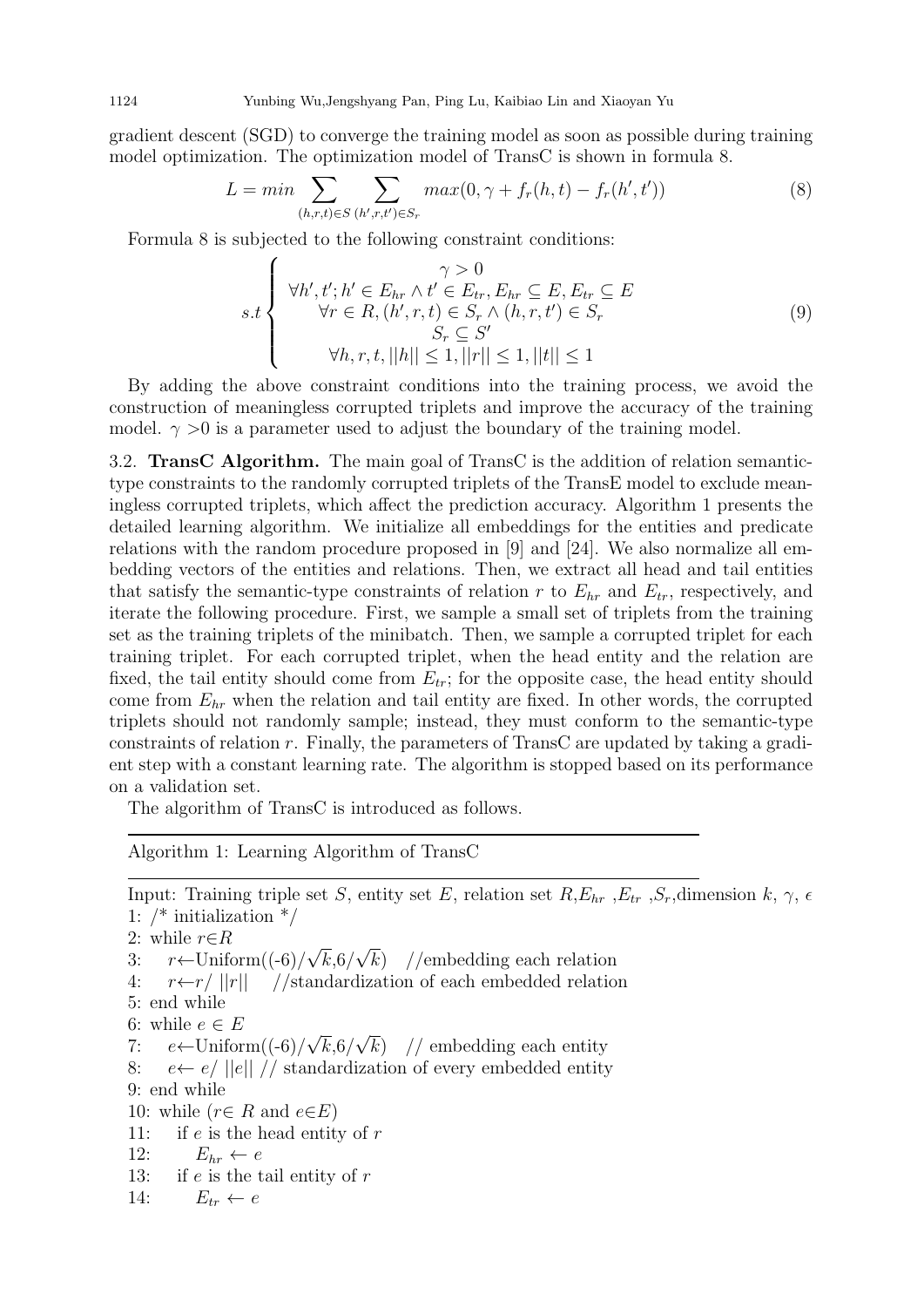15: end while

16: /\*model training \*/ 17: while less than the maximum number of iterations and energy loss  $> \epsilon$ 18:  $S_{batch} \in sample(S, m)$ 19:  $T_{batch} \in \Phi$ 20: for each  $(h,r,t) \in S_{batch}$  do // construct training model for each triple in S  $21:$  $h' \in E_{hr}$  $22:$  $t' \in E_{tr}$ 23:  $(h', r, t') \in S_r$ 24:  $(h', r, t') \leftarrow sample(S_{batch}) // sample \text{ a corrupted triple, and if it does not.}$ belong to training set 25:  $T_{batch} \leftarrow T_{batch} \cup (h,r,t), (h',r, t')$ 26: if  $\gamma + f_r(h, t) - f_r(h', t') \ge 0$  then //boundary of the training model does not meet the requirements 27: updating  $\sum \max(0, (\gamma + f_r(h, t) - f_r(h', t')))$  // optimize training model by SGD 28: end if 30: end for 31: end while Output: Entity set and relation set

3.3. Comparisons of the Parameter Complexity of the Algorithms. To analyze the efficiency of the TransC model, we compared the parameter complexities of several typical methods, as shown in Table 1.  $n_e$  and  $n_r$  denote the number of entities and number of relations in the knowledge graph, respectively, and  $k$  is the dimension of the embedding vector space. As shown in Table 1, TransC has the same parameter complexity as TransE and TransH but lower parameter complexity than SE, SME, LFM, and TransR. SE embeds relationships into two matrices using two different projection matrices for the head and tail, which increases the computational complexity compared to TransC. The SME model captures the correlations among the entities and relations via multiple matrix products and Hadamard product; it introduces four different projection matrices, and the matrix operations increase the computational complexity. The LFM model uses secondorder correlations among the entity embeddings in a quadratic form. TransR builds the entity and relation embeddings in separate entity spaces and relation spaces. It learns the embeddings by first projecting entities from the entity space to the corresponding relation space and subsequently builds the translations among the projected entities. Because TransR adds the projection transformation processes in different spaces, the complexity of the model parameters increases, which affects the running speed of the model. Therefore, the TransC model outperformed SE, SME, LFM, and TransR in terms of running time.

## 4. Experiment and analysis.

4.1. Benchmark Dataset. To facilitate experimental comparisons with some related works, we conducted extensive experiments on two tasks: Link Prediction and Triplet Classification. The experimental data were obtained from two general knowledge graphs: WordNet [2] and FreeBase [3]. WordNet is a large lexical database of English. Nouns, verbs, adjectives and adverbs are grouped into sets of cognitive synonyms (synsets), each of which expresses a distinct concept. Synsets are interlinked via conceptual-semantic and lexical relations. We used two datasets from WordNetWN18 and WN11which were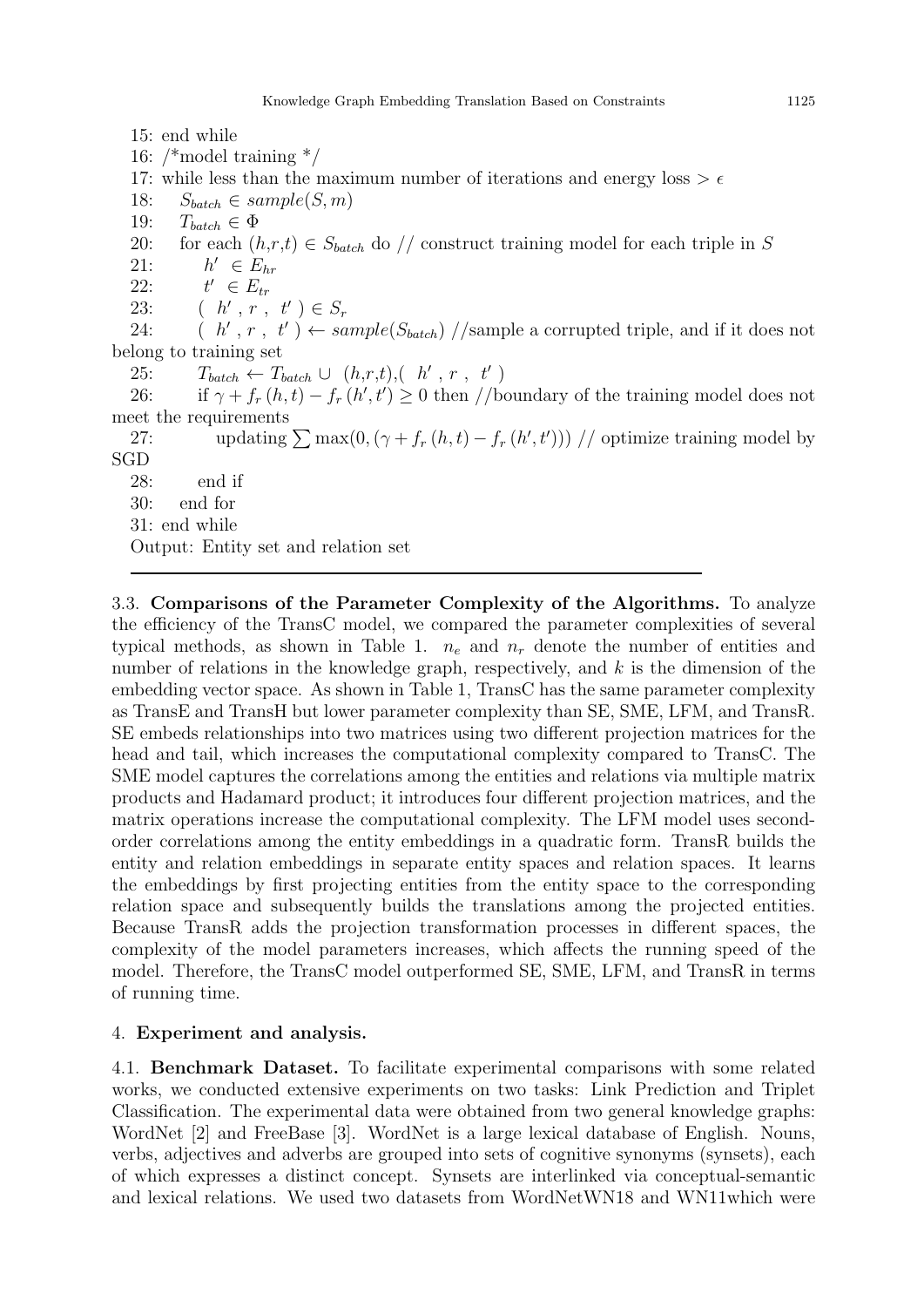| Method      | #parameters             |
|-------------|-------------------------|
| SE          | $O(n_ek+2n_r k^2)$      |
| SME         | $O(n_ek+n_r k + 4k^2)$  |
| <b>LFM</b>  | $O(n_ek + n_r k^2)$     |
| TransE      | $O(n_e k + n_r k)$      |
| TransH      | $O(n_e k + 2n_r k)$     |
| TransR      | $O(n_ek+n_r k^2+n_r k)$ |
| TrasnsD     | $O(2n_e k + 2n_r k)$    |
| TransC(our) | $O(n_e k + n_r k)$      |

Table 1. Comparisons of the parameter complexity of several algorithms

used in [9, 13, 14, 15]. WN18 contains 18 relation types, and WN11 contains 11 relation types. Freebase is an open database of the world's information with more than 23 million entities. It was built by a global community and is free for everyone to query, contribute to, and build applications on. It provides general facts of the world and contains structured information on millions of topics, such as people, places, music, film, food, science, and historical events. We used two datasets from FreebaseFB15K and FB13which were used in [9, 13, 14, 15]. The statistics of these datasets are listed in Table 2.

Table 2. Statistics of the datasets

| Dataset     | #Rel  | #Ent   | #Train  | $#$ Valid | $#$ Test |
|-------------|-------|--------|---------|-----------|----------|
| WN18        | 18    | 40,943 | 141,442 | 5,000     | 5,000    |
| FB15K       | 1,345 | 14,951 | 483,142 | 50,000    | 59,071   |
| WN11        | 11    | 38,696 | 112,581 | 2,609     | 10,544   |
| <b>FB13</b> | 13    | 75,043 | 316,232 | 5,908     | 23,733   |

4.2. Link Prediction. Link prediction is an important task in completing a knowledge graph. It predicts the missing entity or relation between two entities in a fragmented triplet. For example, given a fragmented triplet  $(h,r,?)$  or  $(?,r,t)$ , if we aim to determine whether entity h or t has relationship r with entity t or h, we must only calculate the distance between  $h+r$  and t. In the experiment, we calculated the value of the score/distance function for each candidate triplet and ranked the candidate triplets by their scores instead of determining the best triplet. The benchmark datasets were WN18 and FB15K. The experimental process and result are presented below.

4.2.1. Evaluation Protocol. Here, the evaluation protocol refers to the evaluation protocols of TransE [9], TransH [13], TransR [14] and TransD [15]. For each testing triplet  $(h, r, t)$ in training set S, we corrupted it by replacing tail t (or head h) with every entity e of the knowledge graph that satisfied the semantic-type constraints of relation r and calculated a probabilistic score of this corrupted triplet  $(h,r,e)$  (or  $(e,r,t)$ ) with the score function  $f_r(h, t)$ . By ranking these scores in ascending order, we obtained the rank of the original triplet. Two metrics are used for evaluation: the averaged rank (Mean Rank) and the proportion of the testing triplet ranked in the top  $10\%$  (Hits@10). A lower Mean Rank and a higher Hits@10 indicate better prediction accuracy. These metrics are indicative but can be awed when some corrupted triplets are actually valid (e.g., from the training set). In this case, such triplets may be ranked above the test triplet, but this problem should not be counted as an error because both triplets are true. To avoid this misleading behavior, we removed from the list of corrupted triplets all triplets that appear in the training, validation or test set (except the test triplet of interest). This step ensures that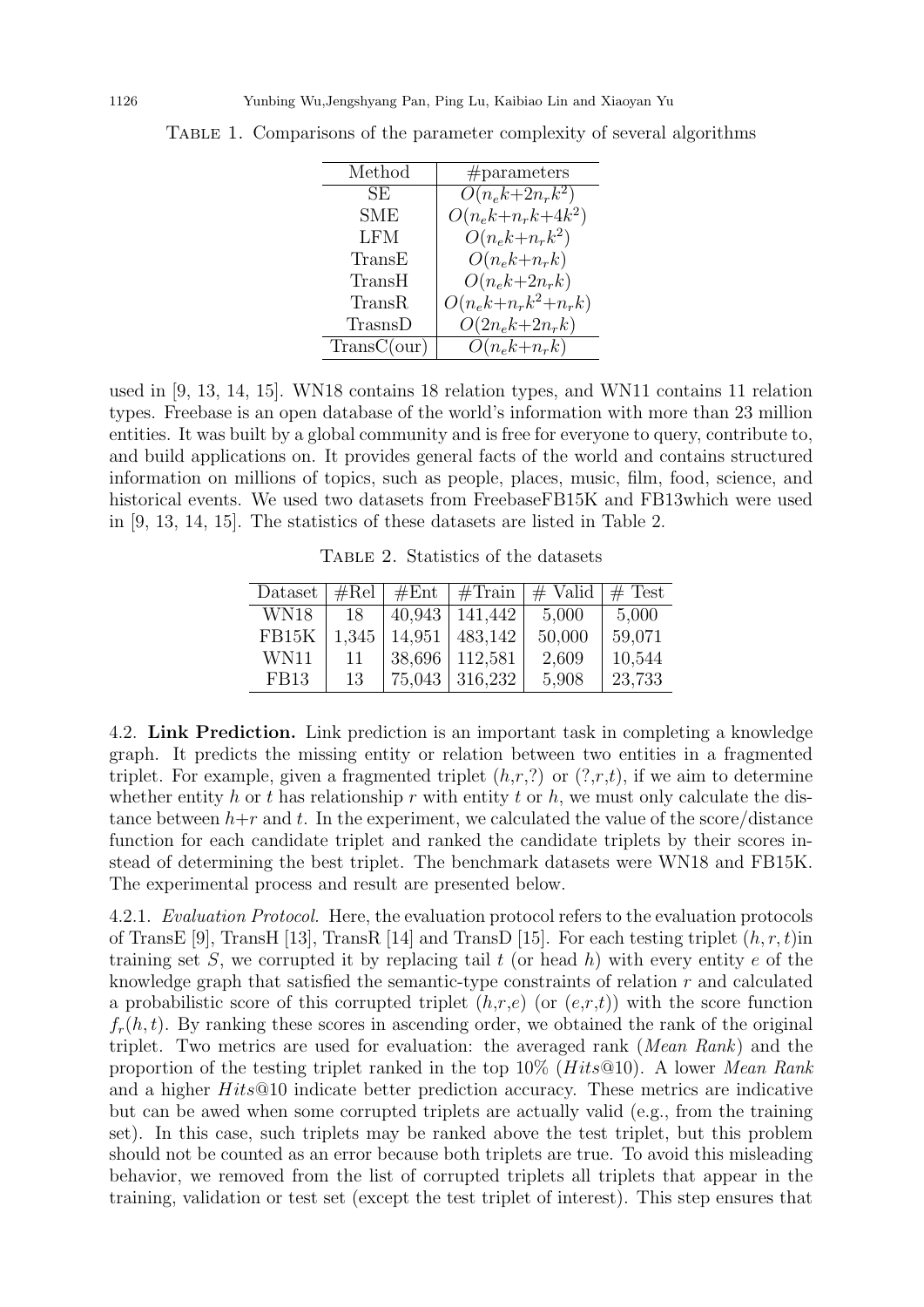all of the corrupted triplets do not belong to the dataset. We called the original evaluation set containing the corrupted triplets the raw evaluation set and the set after the removal of the corrupted triplets the filter evaluation set.

4.2.2. Implementation. Because some related works used the same datasets, we directly copied the experimental results of several baselines from the literature. In TransC, we attempted several parameter combinations and selected the learning rate  $\lambda$  for the SGD from  $\{0.001, 0.005, 0.01, 0.1\}$ , margin  $\gamma$  from  $\{0.25, 0.5, 0.85, 1.0, 1.5\}$ , latent dimension k from  $\{20, 50, 100, 120\}$ , and batch size B from  $\{120, 480, 960, 1440, 4800\}$ . The optimal hyperparameters of TransC for the dataset WN18 are  $\lambda=0.001$ ,  $\gamma=1.0$ ,  $k=100$ , and  $B=1440$ ; we limited the number of epochs to 1000. For FB15K, the optimal hyper parameters of TransC are  $\lambda=0.001$ ,  $\gamma=0.85$ ,  $k=100$  and  $B=960$ ; we limited the number of epochs to 500.

4.2.3. Experimental Results. The link prediction experiment can be divided into entity prediction and relation-type prediction. The evaluation results are reported in Table 3 and Table 4. Table 3 shows the entity prediction results for WN18 and FB15K. We observe the following:

(1) In the dataset WN18, in terms of *Mean Rank* and  $Hits@10$ , our TransC model outperforms all baseline methods. In particular, for Hits@10, our method achieved improvements of 3.6% and 10.5% compared to TransE and TransH, respectively.

(2) In the dataset FB15K, our approach shows good prediction performance for Mean Rank and Hits@10. For Hits@10, compared to TransE, TransH and TransR, TransC exhibited improvements of 31.5%, 14.2% and 9.9%, respectively, and a slight improvement (1.3%) compared to TransD.

| Datasets    | WN18      |        |               | FB15K  |           |        |               |        |
|-------------|-----------|--------|---------------|--------|-----------|--------|---------------|--------|
| Metric      | Mean rank |        | $Hits@10(\%)$ |        | Mean rank |        | $Hits@10(\%)$ |        |
|             | Raw       | Filter | Raw           | Filter | Raw       | Filter | Raw           | Filter |
| SE          | 1,011     | 985    | 68.5          | 80.5   | 273       | 162    | 28.8          | 39.8   |
| <b>SME</b>  | 545       | 533    | 65.1          | 74.1   | 274       | 154    | 30.7          | 40.8   |
| <b>LFM</b>  | 469       | 456    | 71.4          | 81.6   | 283       | 164    | 26.0          | 33.1   |
| TransE      | 263       | 251    | 75.4          | 89.2   | 243       | 125    | 34.9          | 47.1   |
| TransH      | 401       | 388    | 73.0          | 82.3   | 212       | 87     | 45.7          | 64.4   |
| TransR      | 238       | 225    | 79.8          | 92.0   | 198       | 77     | 48.2          | 68.7   |
| TransD      | 224       | 212    | 79.6          | 92.2   | 194       | 91     | 53.4          | 77.3   |
| TransC(our) | 218       | 209    | 80.2          | 92.8   | 192       | 79     | 54.2          | 78.6   |

Table 3. Comparison of the link prediction results

For the relation-type prediction (e.g., 1-TO-1(1-1), 1-TO-MANY(1-N), MANY-TO- $1(N-1)$ , and MANY-TO-MANY(N-N)) we only used the dataset FB15K because the relation types of WN18 were too small. We followed the definition for relation type in [9]. A given relationship is 1-TO-1 if a head can appear with at most one tail, 1-TO-MANY if a head can appear with many tails, MANY-TO-1 if many heads can appear with the same tail, and MANY-TO-MANY if multiple heads can appear with multiple tails. In the FB15K dataset, the number of 1-1 relationships accounted for 24% of the total number of relations, 1-N accounted for 23%, N-1 for 29%, and N-N for 24%. The comparison of the Hits@10 values obtained for different types of relations is presented in Table 4:

(1) For head prediction, our TransC model outperforms TransE, TransH and TransR in 1-1/1-N/N-1/N-N. In particular, in comparison with TransE and TransH, our approach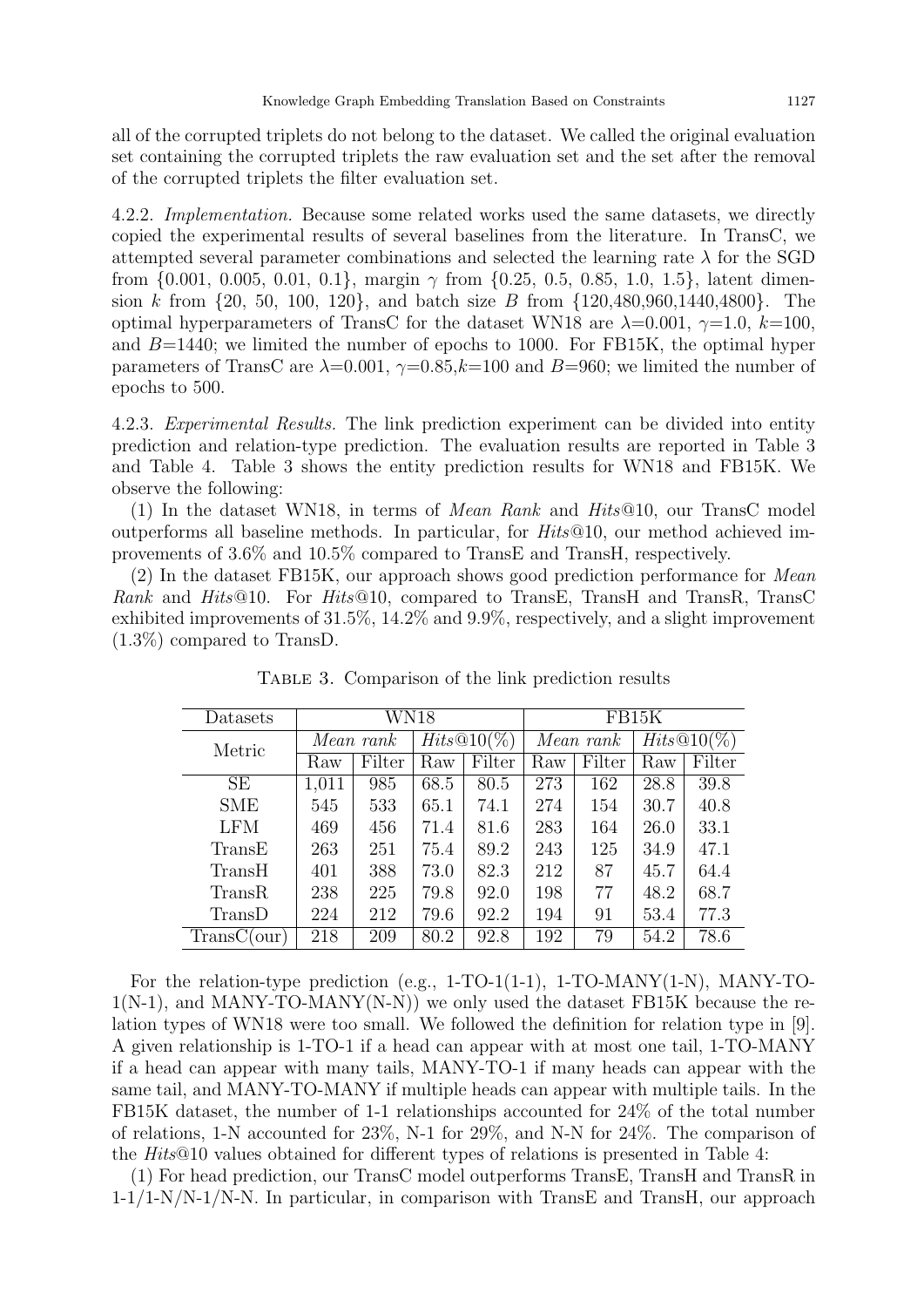achieved improved  $Hits@10$  values by  $38.4\%$ ,  $24.6\%$ ,  $20.1\%$ , and  $24.6\%$  and  $20.1\%$ ,  $2.7\%$ . 9.6%, and 2.7%, respectively. Compared to TransD, our method is less accurate, possibly because TransD creates dynamic mapping matrices for different relationships, and thus, it is more accurate for relation-type predictions.

(2) For tail prediction, our approach outperforms all baseline methods in 1-1, 1-N and N-N. However, for N-1, our TransC model is slightly less accurate than TransR and TransD, probably because FB15K has more N-1 relations than others; in contrast, TransR and TransD embed the entities and relationships into different corresponding spaces, and thus, they produce better prediction results in the N-1 situation.

| Tasks             | Predicting Head $(Hits@10)$ |       |       | Predicting Tail $(Hits@10)$ |         |       |       |       |
|-------------------|-----------------------------|-------|-------|-----------------------------|---------|-------|-------|-------|
| Relation category | $1 - 1$                     | $1-N$ | $N-1$ | $N-N$                       | $1 - 1$ | $1-N$ | $N-1$ | $N-N$ |
| SЕ                | 35.6                        | 62.6  | 17.2  | 37.5                        | 34.9    | 14.6  | 68.3  | 41.3  |
| <b>SME</b>        | 35.1                        | 53.7  | 19.0  | 40.3                        | 32.7    | 14.9  | 61.6  | 43.3  |
| TransE            | 43.7                        | 65.7  | 18.2  | 47.2                        | 43.7    | 19.7  | 66.7  | 50.0  |
| TransH            | 66.8                        | 87.6  | 28.7  | 64.5                        | 65.5    | 39.8  | 83.3  | 67.2  |
| TransR            | 78.8                        | 89.2  | 34.1  | 69.2                        | 79.2    | 37.4  | 90.4  | 72.1  |
| TransD            | 86.1                        | 95.5  | 39.8  | 78.5                        | 85.4    | 50.6  | 94.4  | 81.2  |
| TransC(our)       | 82.1                        | 90.3  | 38.2  | 79.3                        | 86.5    | 51.2  | 86.7  | 82.5  |

Table 4. Results obtained for FB15K using different relation categories

The experimental results shown in Table 3 and Table 4 demonstrate that the TransC model significantly and consistently outperforms all baselines.

4.3. Triplet Classification. The aim of triplet classification is to determine whether a given triplet  $(h,r,t)$  is correct. This is a binary classification task for fact triplets. It was first explored in [11] to evaluate the NTN model and has been widely used to evaluate knowledge graph embedding [9, 13, 14, 15]. Consistent with the experiments in  $[9, 11, 13, 14, 15]$ , we also used three datasets in this task: WN11, FB13 and FB15K.

4.3.1. Evaluation protocol. We followed the protocol used in the NTN model [11]. For triplet classification, we set a relation-specific threshold  $\delta_r$ . For a triplet  $(h,r,t)$ , if the dissimilarity score obtained by  $f_r$  is below  $\delta_r$ , the triplet is classified as positive; otherwise, it is classified as negative. The relation-specific threshold  $\delta_r$  is optimized by maximizing the classification accuracy on the validation set.

4.3.2. Implementation. We compared our model with several embedding models presented in [9, 11, 13, 14, 15]. In TransC, we attempted several parameter combinations; we selected the learning rate  $\lambda$  for the SGD from {0.001, 0.002, 0.01, 0.05}, margin  $\gamma$  from {0.5, 0.85, 1, 1.25, 1.5}, latent dimension k from {20, 50, 100, 120}, and batch size B from {480, 960, 1440, 4800}. The optimal hyperparameters of TransC for the dataset WN11 are  $\lambda=0.001$ ,  $\gamma=0.85$ ,  $k=100$ , and  $B=960$ ; we limited the number of epochs to 500. For FB13, the optimal hyperparameters of TransC are  $\lambda=0.001$ ,  $\gamma=1.0$ ,  $k=100$ , and  $B=960$ ; we limited the number of epochs to 500. For FB15K, the optimal hyperparameters of TransC are  $\lambda=0.01$ ,  $\gamma=0.85$ ,  $k=100$ , and  $B=1440$ ; we limited the number of epochs to 500.

4.3.3. Experimental Results. The evaluation results are reported in Table 5. Our TransC model has significantly better accuracy for triplet classification than all of the baseline models studied, including TransE, TransH, TransR, and TransD, on WN11 and FB15K.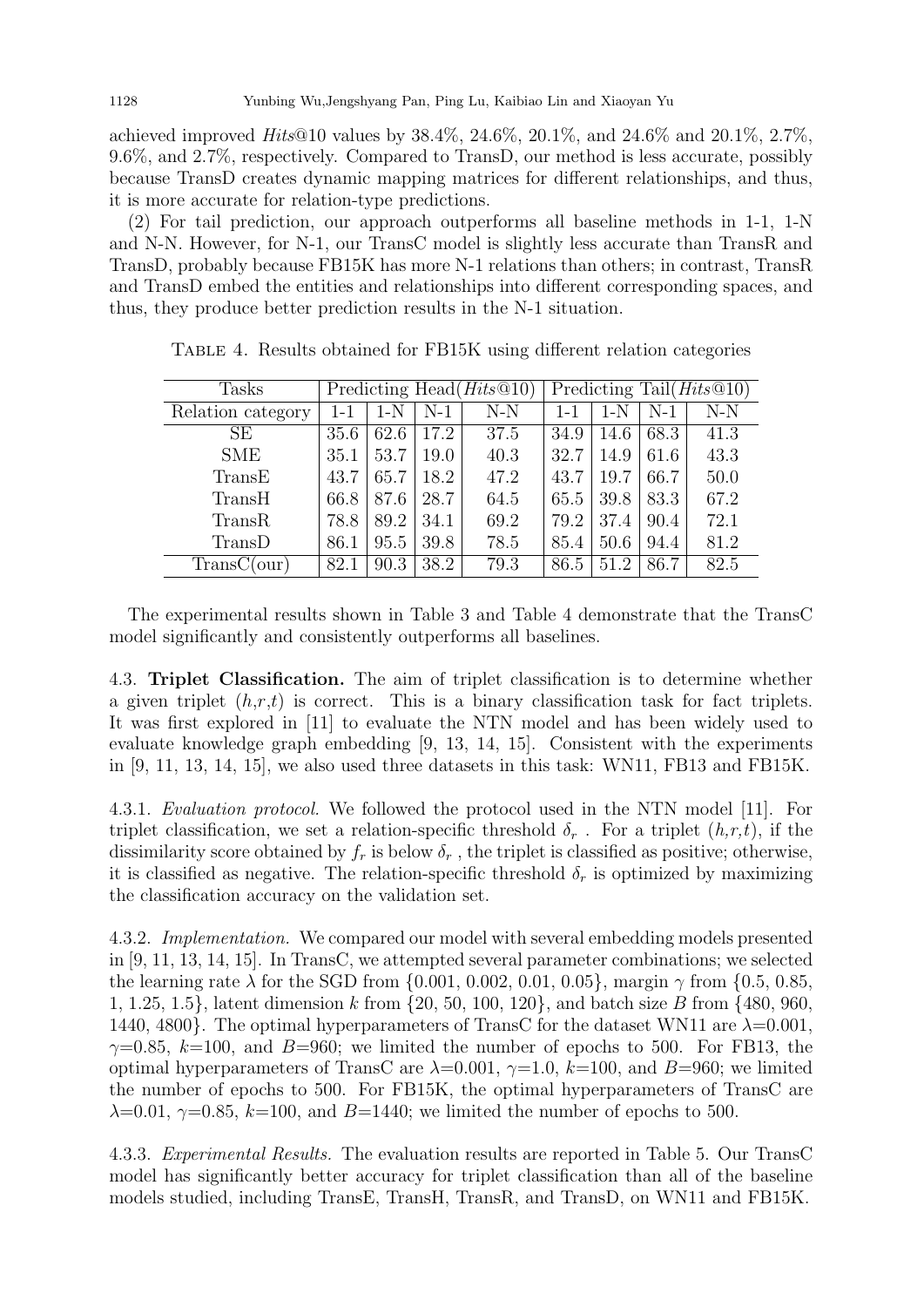(1) For example, TransC is  $11.7\%$ ,  $8.8\%$ ,  $1.7\%$  and  $1.2\%$  more accurate than TransE, TransH, TransR and TransD, respectively, for WN11 and 9.5%, 8.5%, 4.8% and 0.7% more accurate than TransE, TransH, TransR and TransD, respectively, for FB15K.

(2) For FB13, TransC performs better than all baseline models except TransD. This finding may be attributable to the fact that there are more entity numbers in FB13 than in other datasets. Additionally, the TransD model creates a dynamic mapping matrix for each entity, and thus, it achieves better accuracy in triplet classification.

The experimental results show that the TransC model utilizes simple parameters, similar to TransE, and exhibits improved prediction accuracy.

| Methods       | WN11 | <b>FB13</b> | FB15K |
|---------------|------|-------------|-------|
| <b>SE</b>     | 53.0 | 75.2        |       |
| <b>SME</b>    | 70.0 | 63.7        |       |
| <b>LFM</b>    | 73.8 | 84.3        |       |
| TransE        | 75.9 | 81.5        | 79.2  |
| TransH        | 78.8 | 83.3        | 80.2  |
| <b>TransR</b> | 85.9 | 82.5        | 83.9  |
| TransD        | 86.4 | 89.1        | 88.0  |
| TransC(our)   | 87.6 | 86.4        | 88.7  |

TABLE 5. Triplet classification accuracies  $(\%)$  of different embedding methods

5. Conclusions and Future Work. Learning and reasoning methods have been proposed to produce knowledge graphs, and a fast and effective reasoning algorithm is required. Considering the obvious inadequacies of the learning and reasoning methods based on translation represented by TransE in the reasoning process, in which no relation semantic-type constraints are considered in the construction of corrupted triplets, we proposed the TransC model. By adding semantic-type constraints for each relation r into the reasoning process, the corrupted head and tail entities can satisfy the relation semantic-type constraints in the TransC model. Thus, the triplets in the training process have more practical significance, and the training model has high predictive accuracy. The experimental results obtained for link prediction and triplet classification confirm the advantages of TransC, particularly its simple parameters and high predictive accuracy. Knowledge graph learning and reasoning constitutes a promising research area. However, it remains in the early stage of research and exploration, and many problems are still unresolved. For TransC, in the future, the constraint conditions should be further analyzed to expand this model's suitability for more tasks, and this model should be combined with other reasoning models to improve the accuracy of the resulting predictions.

Acknowledgment. This work is supported by the Natural Science Foundation of Fujian Province (No. 2017J01755), the Science Foundation of the Fujian Province (No.2016Y0060), Education Scientific Project of Young Teacher of Fujian Provincial (No. JAT160077), and the Research Project of Xiamen Overseas Students (No. XRS201631401). We also gratefully acknowledge the helpful comments and suggestions provided by the reviewers, which have improved the presentation of this work.

## **REFERENCES**

[1] H. Paulheim, Knowledge graph refinement: A survey of approaches and evaluation methods, Semantic web, vol. 8, pp. 489-508, 2017.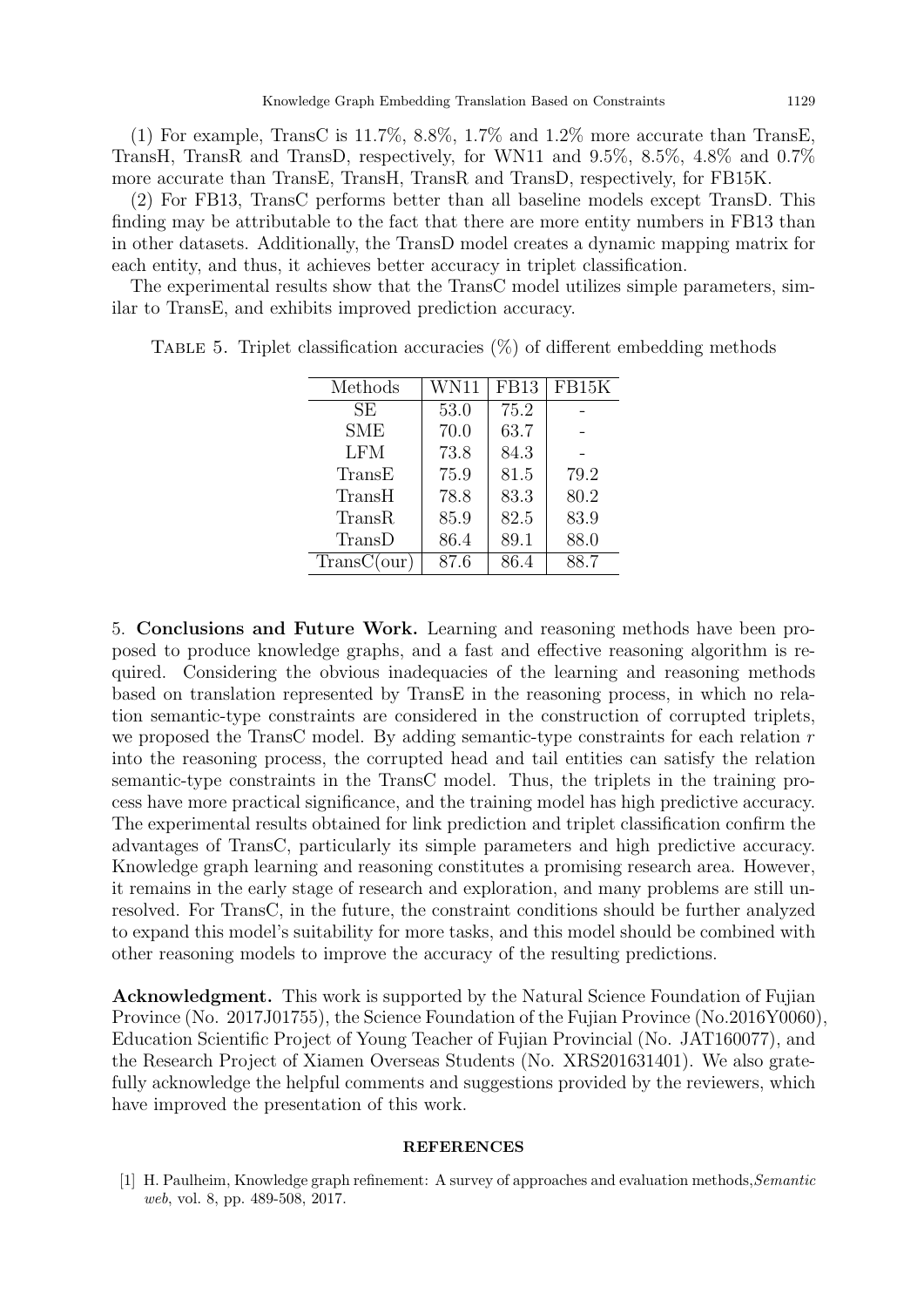- [2] G. A. Miller, WordNet: a lexical database for English,Communications of the Acm, vol. 38, pp. 39-41, 1995.
- [3] K. Bollacker, C. Evans, P. Paritosh, T. Sturge, and J. Taylor, Freebase: a collaboratively created graph database for structuring human knowledge,In Proceedings of the 2008 ACM SIGMOD international conference on Management of data, New York,USA, pp. 1247-1250,2008.
- [4] S.Amit. (2012).*Introducing the Knowledge Graph:Things,Not Strings*. Available: http://googleblog.blogspot.com/2012/05/introducing-knowledge-graph-things-not.html
- [5] X. Dong, E. Gabrilovich, G. Heitz, W. Horn, N. Lao, K. Murphy, et al.,Knowledge vault: a web-scale approach to probabilistic knowledge fusion,In Proceedings of the 20th ACM SIGKDD international conference on Knowledge discovery and data mining, New York, USA, pp. 601-610,2014.
- [6] A. Bordes, J. Weston, R. Collobert, and Y. Bengio, Learning Structured Embeddings of Knowledge Bases, In Proceedings of the 25th International Conference on Artificial Intelligence (AAAI), San Francisco,USA, pp. 301-306,2011.
- [7] A. Bordes, X. Glorot, J. Weston, and Y. Bengio, Joint learning of words and meaning representations for open-text semantic parsing, In International Conference on Artificial Intelligence and Statistics, La Palma, Canary Islands, pp. 127-135,2012.
- [8] R. Jenatton, N. L. Roux, A. Bordes, and G. Obozinski, A latent factor model for highly multirelational data,In Advances in Neural Information Processing Systems, Harrahs and Harveys, Lake Tahoe,USA, pp. 3167-3175,2012.
- [9] A. Bordes, N. Usunier, A. Garcia-Duran, J. Weston, and O. Yakhnenko, Translating Embeddings for Modeling Multi-relational Data,In Advances in Neural Information Processing Systems, Lake Tahoe, Nevada, USA, pp. 2787-2795,2013.
- [10] J. Weston, A. Bordes, O. Yakhnenko, and N. Usunier, "Connecting Language and Knowledge Bases with Embedding Models for Relation Extraction, In Proceedings of the 2013 Conference on Empirical Methods in Natural Language Processing, Seattle, Washington, USA, pp. 1366-1371,2013.
- [11] R. Socher, D. Chen, C. D. Manning, and A. Y. Ng, Reasoning With Neural Tensor Networks for Knowledge Base Completion,In Advances in Neural Information Processing Systems, Lake Tahoe, Nevada, USA,pp. 926-934,2013.
- [12] K.-W. Chang, W.-t. Yih, and C. Meek, Multi-Relational Latent Semantic Analysis, In Proceedings of the 2013 Conference on Empirical Methods in Natural Language Processing, Seattle, Washington, USA, pp. 1602-1612,2013.
- [13] Z. Wang, J. Zhang, J. Feng, and Z. Chen, Knowledge graph embedding by translating on hyperplanes,In Proceedings of the Twenty-Eighth AAAI Conference on Artificial Intelligence, Qubec, Canada, pp. 1112-1119,2014.
- [14] Y. Lin, Z. Liu, M. Sun, Y. Liu, and X. Zhu, Learning entity and relation embeddings for knowledge graph completion, In The Twenty-Ninth AAAI Conference on Artificial Intelligence, Austin Texas, USA, pp. 2181-2187,2015.
- [15] G. Ji, S. He, L. Xu, K. Liu, and J. Zhao, Knowledge Graph Embedding via Dynamic Mapping Matrix, In Proceedings of the 53rd Annual Meeting of the Association for Computational Linguistics and the 7th International Joint Conference on Natural Language Processing, Beijing,China, pp. 687- 696,2015.
- [16] K.-W. Chang, W.-t. Yih, B. Yang, and C. Meek, Typed tensor decomposition of knowledge bases for relation extraction, In Proceedings of the 2014 Conference on Empirical Methods in Natural Language Processing (EMNLP), Barcelona, Spain, pp. 1568-1579,2014.
- [17] M. Nickel, V. Tresp, and H. P. Kriegel, A Three-Way Model for Collective Learning on Multi-Relational Data, In International Conference on Machine Learning, Washington, USA, pp. 809- 816,2011.
- [18] N. Lao and W. W. Cohen, Relational retrieval using a combination of path-constrained random walks, Machine Learning, vol. 81, pp. 53-67, 2010.
- [19] S. Guo, Q. Wang, B. Wang, L. Wang, and L. Guo, Semantically smooth knowledge graph embedding, In Proceedings of the 53rd Annual Meeting of the Association for Computational Linguistics and the 7th International Joint Conference on Natural Language Processing, Beijing,China, pp. 84- 94,2015.
- [20] Q. Wang, B. Wang, and L. Guo, Knowledge base completion using embeddings and rules, In Proceedings of the 24th International Joint Conference on Artificial Intelligence, Buenos Aires, Argentina, pp. 1859-1865,2015.